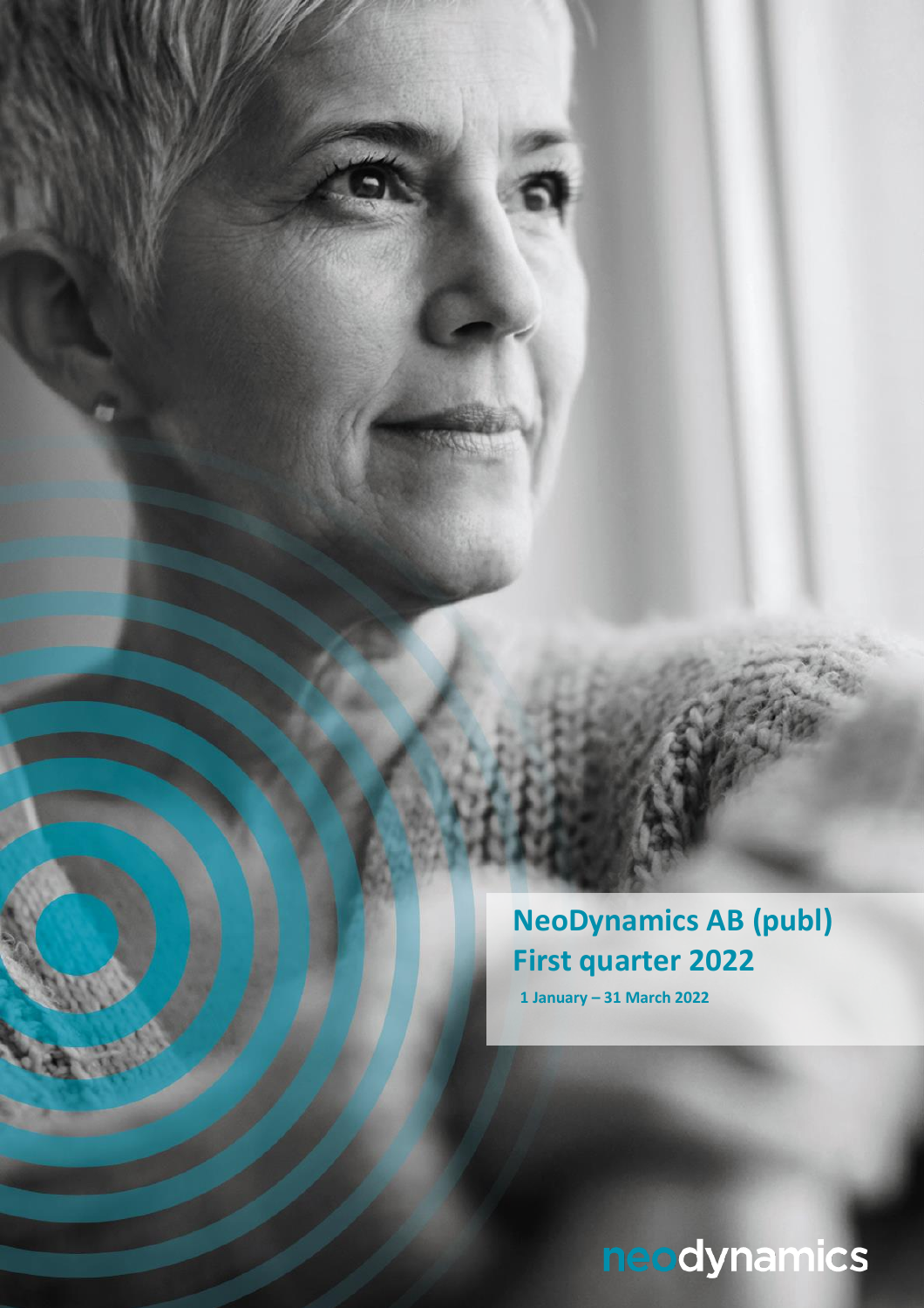# **European order activities growing, and ramping up for the US commercialization**

# **First Quarter 2022**

- Revenues amounted to SEK 147 (405) thousand, of which SEK 0 (378) thousand capitalized costs and SEK 92 (22) thousand net sales, i.e., sales of finished products.
- Loss after tax amounted to SEK -17,192 (-17,261) thousand.
- Loss per share amounted to SEK -0.29 (-0.29).
- Cash and cash equivalents amounted to SEK 8,301 (62,278) thousand.

## **Significant events during the quarter**

- NeoDynamics filed a registration application of type 510(K) for its innovative pulse biopsy system NeoNavia® with the US Food and Drug Administration, FDA.
- On March 31, 2022 NeoDynamics announced the outcome of its fully guaranteed rights issue of approximately SEK 69.3 million before transaction costs, which is expected to increase the number of shares by 60,250,592 to 120,501,184, resulting in an increase in the share capital of SEK 6,025,059.20 to SEK 12,050,118.40. At the time of publication of the Q1 report a partial registration of the rights issue has been completed and a second partial registration is being processed. A payment of SEK 2 335 415,40 is outstanding from one guarantor, with whom the company is in dialogue with. It is the company's current assessment that the outstanding payment will be received shortly.
- Aaron Wong assumed the position as CFO on February 1, 2022. Aaron Wong most recently came from a similar position at the medical technology company ADDvise Group AB.
- As part of the preparations for launching NeoNavia in the US market, a subsidiary in the USA, NeoDynamics USA Inc., was started. The subsidiary facilitates the recruitment of employees and for the company to enter into various types of agreements which will directly support the launch.
- Data from the PULSE study showing the benefits of the NeoNavia biopsy system in particularly challenging axillary lymph nodes were accepted for presentation at the SBI / ACR Breast Imaging Symposium in Savannah, Georgia, to be held May 16-19, 2022. The symposium is considered the most important annual meeting for breast radiologists in the U.S.

## **Significant events after period-end**

• NeoDynamics was approved for trading on Nasdaq First North Growth Market in Stockholm, where the share began trading on May 2, 2022.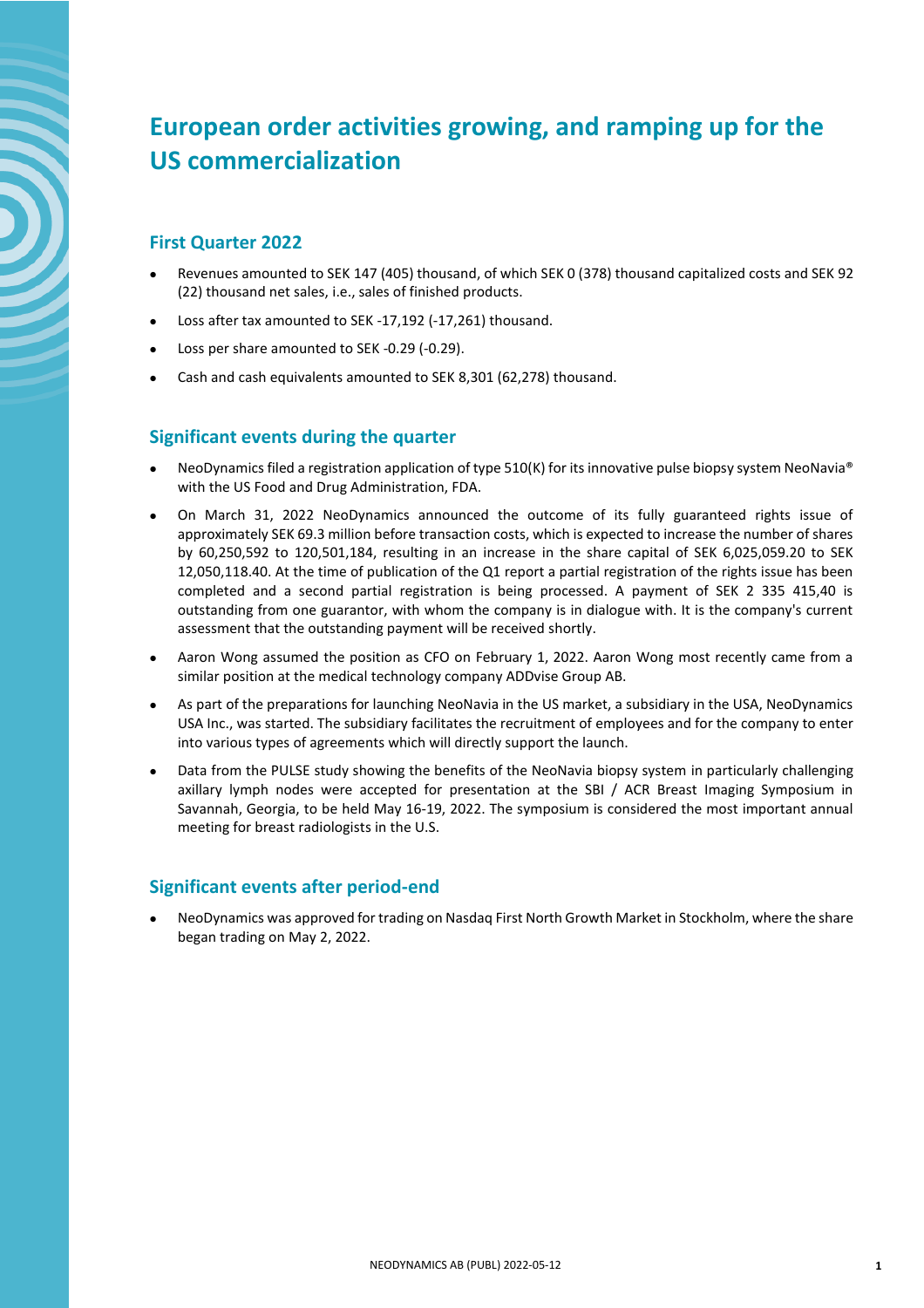# **European order activities growing, and ramping up for the US commercialization**

During the quarter, we took several important initiatives towards the introduction of NeoNavia in the US. After careful preparatory work, the registration application for NeoNavia was submitted to the FDA, and we are now awaiting approval. Once approved, marketing of the product can start within a relatively short period of time, in comparison with the pharmaceutical industry which takes much longer. We count on the possibility to commercialise the Neonavia system in the US before the end of this year.

In Germany and the UK, we are proceeding with the evaluation phase which is based on products delivered and invoiced during December 2021. It is a delicate and timeconsuming process when each hospital transitions through the "new product evaluation" and final decision making process. The first time is always unique. On an averge it takes approximately 3 months, however, we are patiently waiting for the final go-ahead for each of the hospitals to include NeoNavia in their clinical practice.

We also started our US subsidiary, NeoDynamics Inc., which will house our highly specialised sales organization. Initially, we will employ a smaller number of specialist sales representatives to liaise with key university centers who are ready to get started with the system in their clinical practice. Adding to that, the change of our listing to the Nasdaq First North Growth Market signals our commitment toward the US and to our current and future shareholders.

Furthermore, we are looking forward to our presentation at the SBI / ACR (Society of Breast Imaging / American College of Radiologists) Breast Imaging Symposium in Savannah, Georgia, on the  $16<sup>th</sup>$  of May. This is a great opportunity for us because this is the most important US meeting in our space and our study has been selected for oral presentation, offered to only a few companies with these study results. Here, we will present data from a subgroup in the PULSE study with particularly challenging biopsy conditions.

#### **Setting out on a journey**

Notwithstanding these recently intensified activities, our efforts to enter the US market began some time ago, as



we started to forge bonds with key clinics in Europe and designed a study program that would allow us to showcase our products' value within a clinical setting. These activities have paved the way to where we stand today, presenting at important congresses and seeing the benefits of independent advocates with clinical experience using our product. This is an important point of reference when you enter a new market such as the USA.

#### **Product transfer underway**

From our base in Sweden, we have also overseen the transfer of our needle production to Asia, to more effectively manage our cost base. Production and assembly in Asia, instead of Sweden, starts now with the first of three needles. Meanwhile we still maintain the NeoNavia base unit and driver production here in Sweden.

#### **Good progress in Europe**

In total, there are currently over 35 clinics that are using NeoNavia in their clinical practice, of which six are our customers, and 30 are running pilots. The feedback we are receiving from these clinics is very encouraging and I feel confident that we will have great support in our continued launch efforts.

#### **Positioned for success**

The pandemic is no longer hindering us to gain access to the hospitals or participate in "live" congresses. Last, but certainly not least, I am also very pleased that we managed to strengthen our finances through our most recent rights issue. This will mean that we can continue our efforts to bring NeoNavia to the market, both in Europe and in the US. We are well positioned for success.

CEO Anna Eriksrud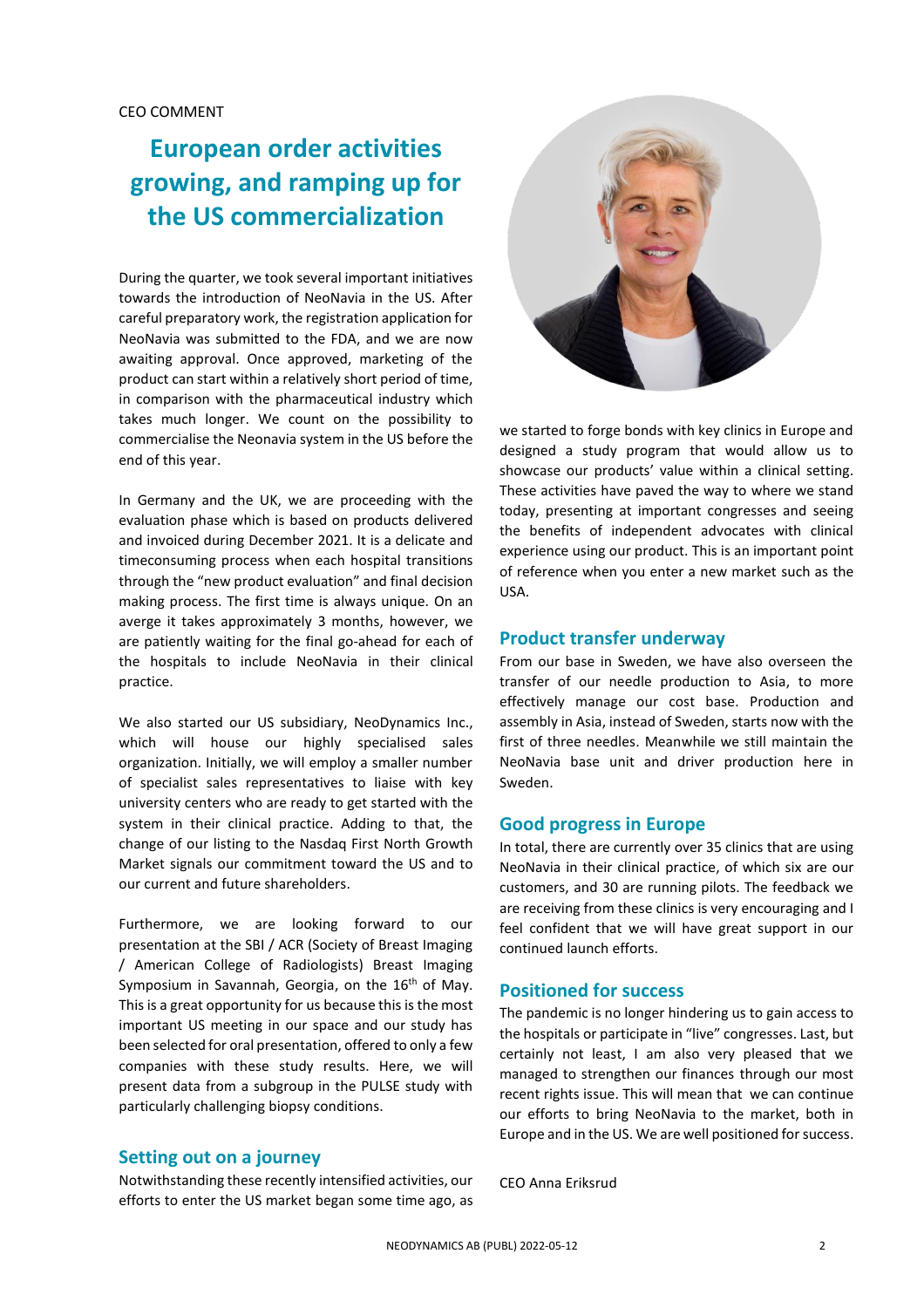# **Financial overview**

### **Revenue and earnings**

Revenues during the quarter amounted to a total of SEK 147 (405) thousand, of which net sales were SEK 92 (22) thousand. Development costs for the marker project were capitalized with SEK 0 (378) thousand.

External costs amounted to SEK 10,612 (8,959) thousand consisting mainly of costs for sales, clinical studies, and product development. Personnel costs decreased to SEK 2,090 (2,655) thousand, an effect of several employees being replaced by consultants. Cost of goods amounted to SEK 48 (1,554) thousand. Depreciation increased to SEK 4,506 (4,449) thousand, relating essentially to development costs for NeoNavia.

Operating profit amounted to SEK -17,175 (-17,261) thousand. EBITDA, i.e., operating profit excluding depreciation, amounted to SEK -12,668 (-12,812) thousand.

### **Financial position**

Cash and cash equivalents at the end of the period amounted to SEK 8,301 thousand (SEK 24,710 thousand at year-end). After period-end, funds from the rights issue have been received, strengthening the cash position.

Cash flow from operating activities before changes in working capital amounted to SEK -12,777 (-13,020) thousand and after changes in working capital to SEK -16,395 (-10,510) thousand. Cash flow from investing activities was SEK -242 (-461) thousand. The total cash flow amounted to SEK -16,409 (-10,972) thousand.

At period-end, the equity to assets ratio was 90 (94) percent and equity amounted to SEK 80,269 (148,085) thousand.

### **Effects of the pandemic**

Operations are affected by the pandemic in several ways, partly due to differences in infection status and how different countries manage the pandemic. Contacts with customers and patients are more difficult in certain markets impacting the introduction of the product as well as different types of studies.

Due to Covid-19, the FDA has limited resources to handle matters other than those related to Covid-19 and there is therefore a risk that the FDA's handling of the company's matter will be time consuming. The preparatory work for the registration file in the USA has also taken longer than expected. The company follows developments closely and actively tries to find ways to minimize this impact.

#### **Annual general meeting**

The Annual General Meeting will take place on May 24, 2022, at 13.00 at the company's office at Lejonvägen 14 on Lidingö. All AGM documents, including the annual report, are available on the company's website. The documents are also available at the company's head office and can be sent by post to those shareholders who so request and state their postal address.

#### **The share**

NeoDynamic's share was listed on Spotlight Stock Market on December 7, 2018 and on May 2, 2022 the share started trading on Nasdaq First North Growth Market

with Redeye as Certified Adviser. The share's ticker remains "NEOD" and the ISIN code is SE0011563410.

On March 31, 2022 the number of shares in NeoDynamics AB amounted to 60,250,592, unchanged from year-end. The share closed the quarter at a share price of SEK 0.98, a decrease of 44 percent from SEK 1.76 at the turn of the year.

After period-end, a total of 50,427,557 were issued, raising the number of shares to 110,678,149, resulting in an increase in the share capital of SEK 5,042,755.70 to SEK 11,067,814.90.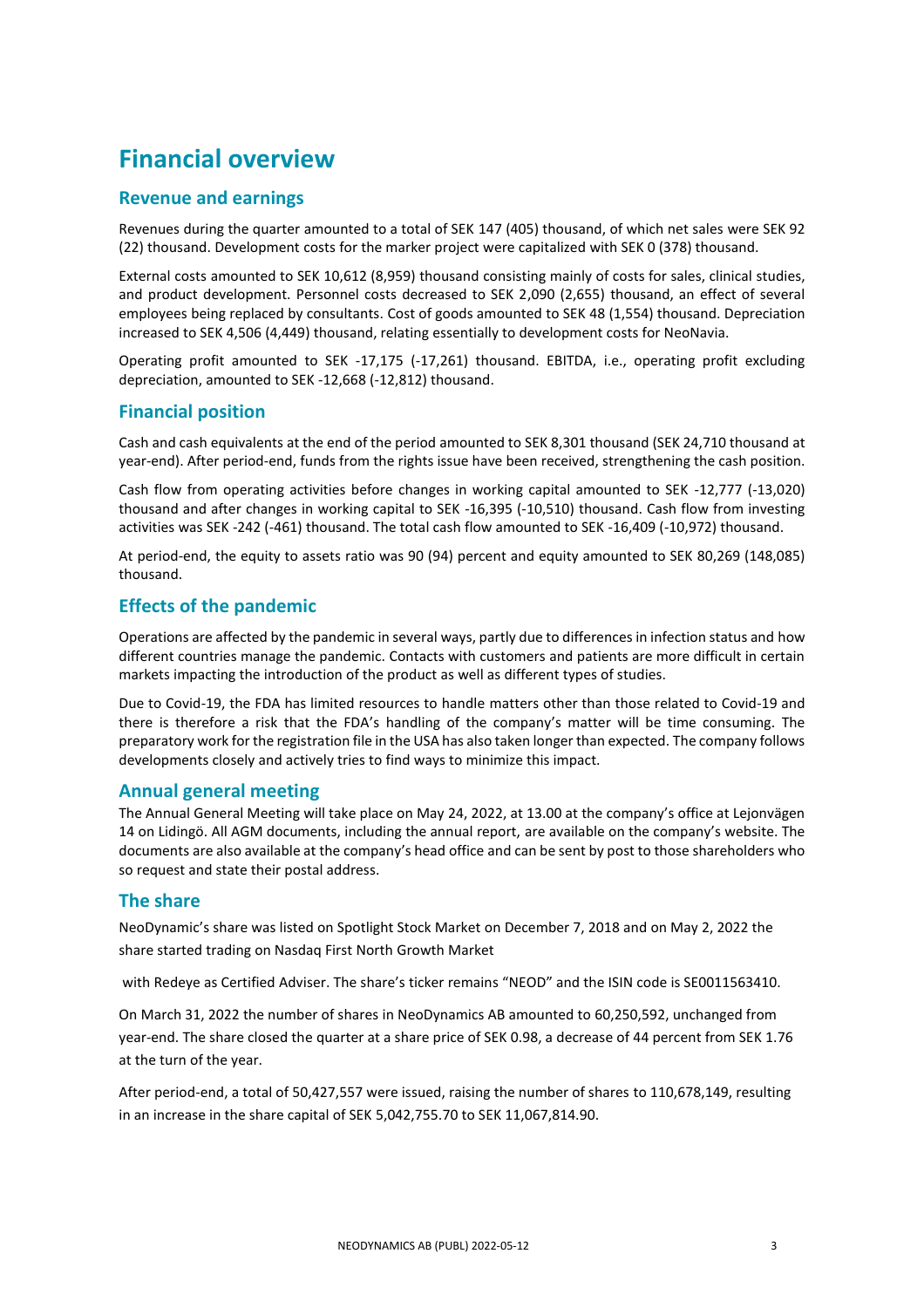## **Shareholders**

On March 31, the company had a total of 1,689 shareholders, compared with 1,451 at year-end. The 10 largest shareholders on that date are listed in the table below, these include their BTA subsciptions.

| Name                               | Shareholding  | Ownership |
|------------------------------------|---------------|-----------|
| Huasheng Fang                      | 13 631 896    | 15.7%     |
| Gryningskust Holding AB            | 8646338       | 9.9%      |
| NKY Sweden AB (Boai)               | 4922544       | 5.6%      |
| SIX SIS AG                         | 4 3 5 9 3 4 6 | 5.0%      |
| Alandsbanken ABP                   | 4 2 2 6 5 3 0 | 4.8%      |
| Nordnet Pensionsförsäkring AB      | 3 667 182     | 4.2%      |
| Cardeon AB                         | 3 142 875     | 3.6%      |
| Avanza Pension, Försäkringsbolaget | 2 240 032     | 2.5%      |
| Rentability Sweden AB              | 2016490       | 2.3%      |
| Humlan Fastighetsutveckling AB     | 1739430       | 2.0%      |
| Others                             | 38 151 533    | 44.4%     |

## **Financial calendar**

| <b>Annual General Meeting</b> | 2022-05-24 |
|-------------------------------|------------|
| Half-year report Jan-June     | 2022-08-18 |
| Interim report Jan-Sept       | 2022-11-17 |
| Year-End Report 2022          | 2023-02-17 |

#### **Risks and uncertainties**

A number of risk factors could have a negative impact on NeoDynamics AB's operations. It is therefore important to consider any relevant risks in addition to the company's growth opportunities. For a detailed outline of the risks attributable to the company and its shares, please refer to the prospectus published by the Board in March 2022.

#### **Accounting principles**

This report has been prepared in accordance with the Annual Accounts Act and in accordance with the Swedish Accounting Standards Board's general advice BFNAR 2012:1 Annual Report and Consolidated Financial Statements (K3). For intangible assets, the activation model in the general council has been applied. The company's assets and liabilities are stated at cost and nominal value, unless otherwise stated.

### **Review of the report**

This interim report has not been reviewed by the company's auditor.

#### **Interim report submitted**

The Board of Directors and the CEO hereby certify that this interim report provides a true and fair view of NeoDynamics' operations.

Lidingö on May 12, 2022

| Anna Eriksrud         | Ingrid Salén          | Jessie Bao   | Carina Bolin |
|-----------------------|-----------------------|--------------|--------------|
| <b>CEO</b>            | Chairman of the Board | Board member | Board member |
| Matthey E. Colpoys Jr | Claes Pettersson      | Xiao-Jun Xu  |              |
| Board member          | Board member          | Board member |              |

NeoDynamics AB 559014–9117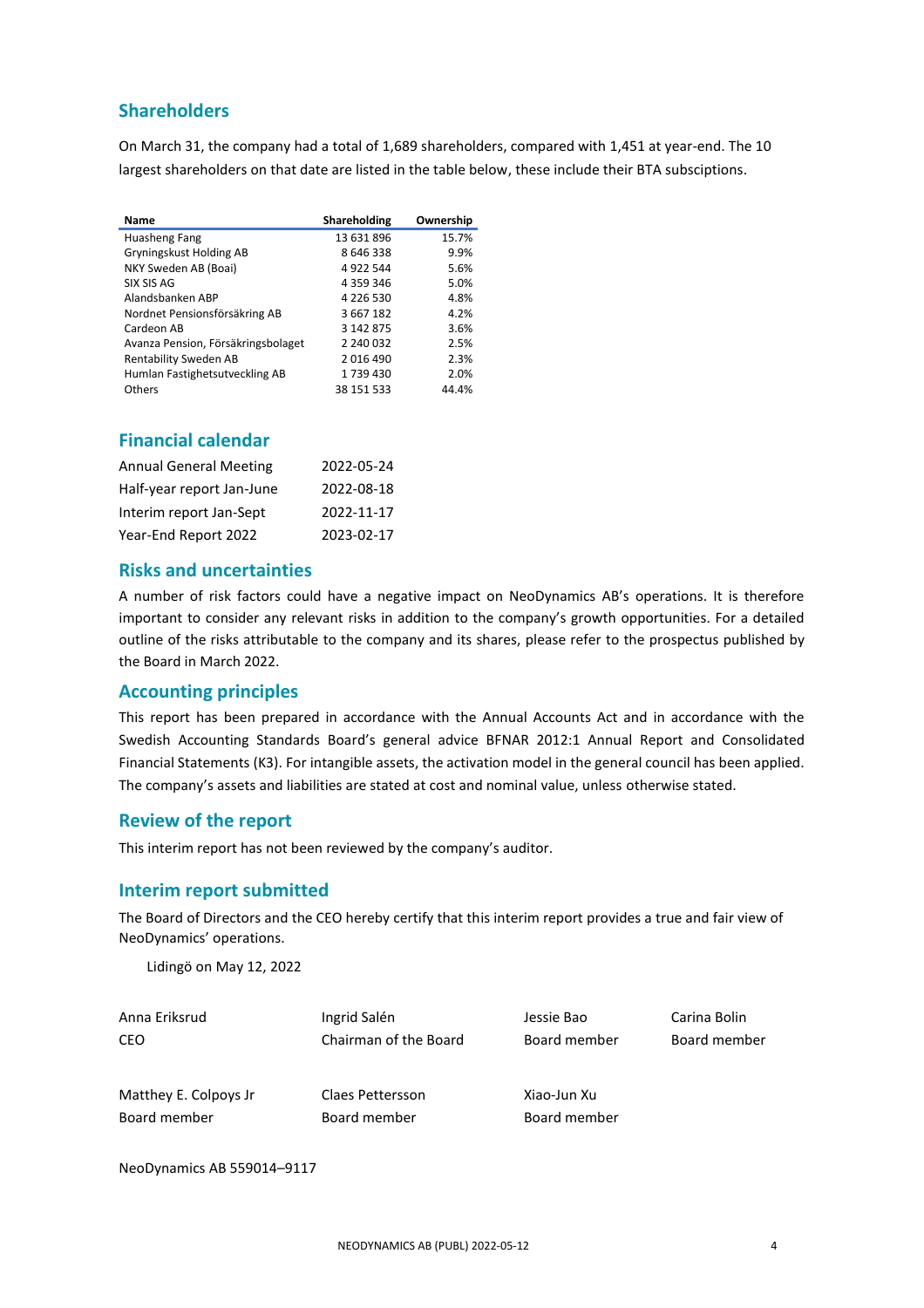# **For further information, please contact**

CEO Anna Eriksrud, phone +46 (0)708 444 966, e-mail [anna.eriksrud@neodynamics.com](mailto:anna.eriksrud@neodynamics.com) CFO Aaron Wong, phone +46 (0)79 010 1714, e-mai[l aaron.wong@neodynamics.com](mailto:aaron.wong@neodynamics.com)

The company's Certified Adviser is Redeye AB, e-mail address: certifiedadviser@redeye.se and telephone number +46 8 121 576 90.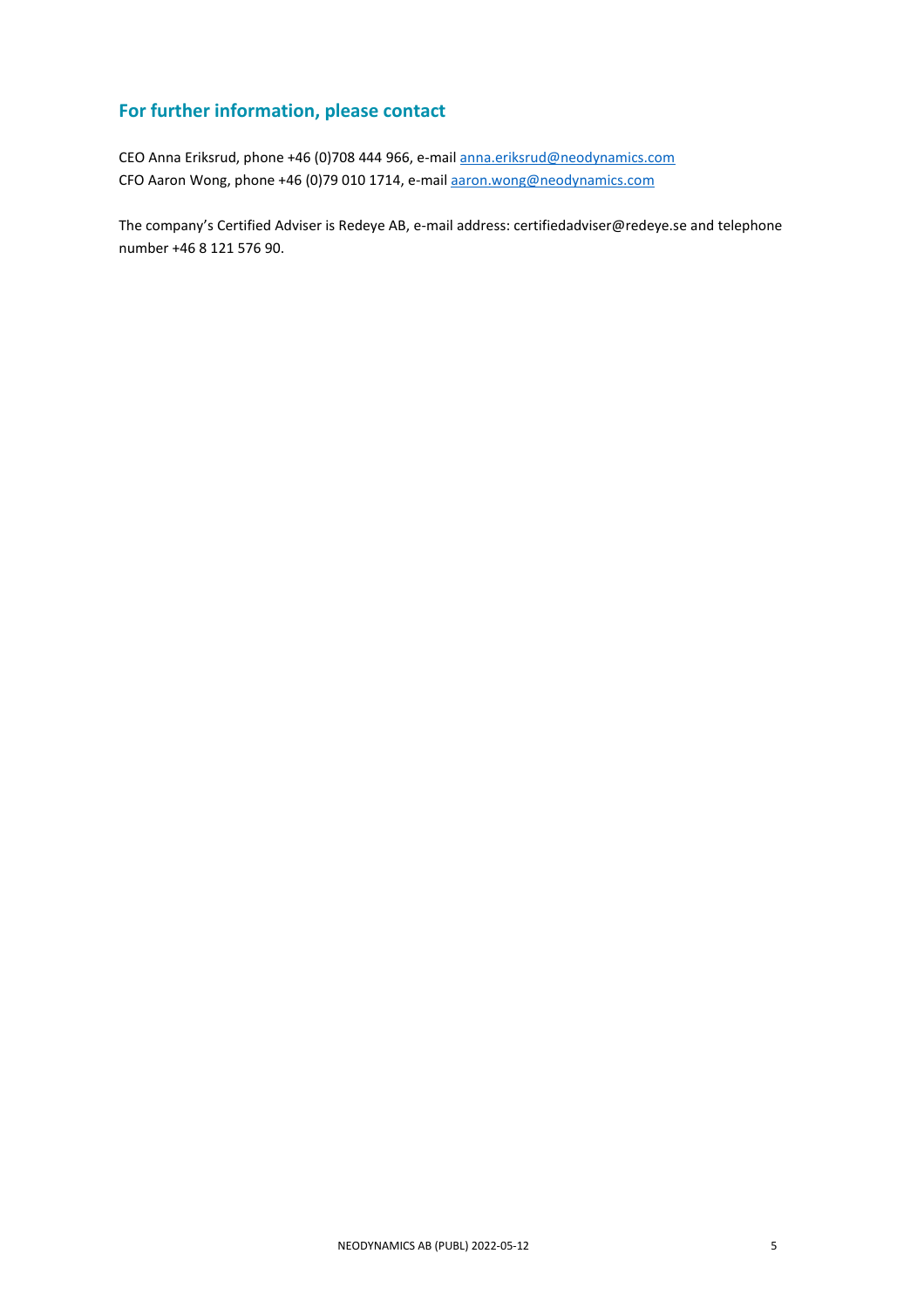| <b>Income Statement</b>                                          |                 |                 |                 |
|------------------------------------------------------------------|-----------------|-----------------|-----------------|
| Amounts in SEK thousands                                         | 2022<br>Jan-Mar | 2021<br>Jan-Mar | 2021<br>Jan-Dec |
| Revenue                                                          |                 |                 |                 |
| Net sales                                                        | 92              | 22              | 1,162           |
| Work performed by the Company for its<br>own use and capitalized | 0               | 378             | 785             |
| Other operating income                                           | 54              | 5               | 138             |
|                                                                  | 147             | 405             | 2,085           |
| <b>Operating expenses</b>                                        |                 |                 |                 |
| Cost of goods                                                    | -48             | $-1,554$        | $-5,772$        |
| Other external costs                                             | $-10,612$       | $-8,959$        | $-37,124$       |
| Personnel costs                                                  | $-2,090$        | $-2,655$        | $-9,698$        |
| Depreciation/amortization of tangible and<br>intangible assets   | $-4,506$        | -4,449          | -17,841         |
| Other operating expenses                                         | $-64$           | -49             | $-120$          |
|                                                                  |                 |                 |                 |
| <b>OPERATING LOSS</b>                                            | $-17,175$       | $-17,261$       | $-68,469$       |
|                                                                  |                 |                 |                 |
| <b>Financial items</b>                                           | 0               | 0               | 0               |
| Financial income                                                 | 0               | 0               | 0               |
| <b>Financial costs</b>                                           | $-17$           | 0               | 0               |
| <b>Net financial items</b>                                       | -17             | 0               | 0               |
| <b>LOSS AFTER FINANCIAL ITEMS</b>                                | $-17,192$       | $-17,261$       | -68,469         |
|                                                                  |                 |                 |                 |
| Loss before tax                                                  | $-17,192$       | $-17,261$       | -68,469         |
| Tax                                                              | 0               | 0               | 0               |
| <b>Net loss</b>                                                  | $-17,192$       | $-17,261$       | -68,469         |
|                                                                  |                 |                 |                 |
| <b>EARNINGS PER SHARE BEFORE DILUTION,</b><br><b>SEK</b>         |                 |                 |                 |
| (no dilution)                                                    | $-0.29$         | $-0.29$         | $-1.14$         |
| Number of shares at end of period                                | 60,250,592      | 60,250,592      | 60,250,592      |
| Average number of shares                                         | 60,250,592      | 60,250,592      | 60,250,592      |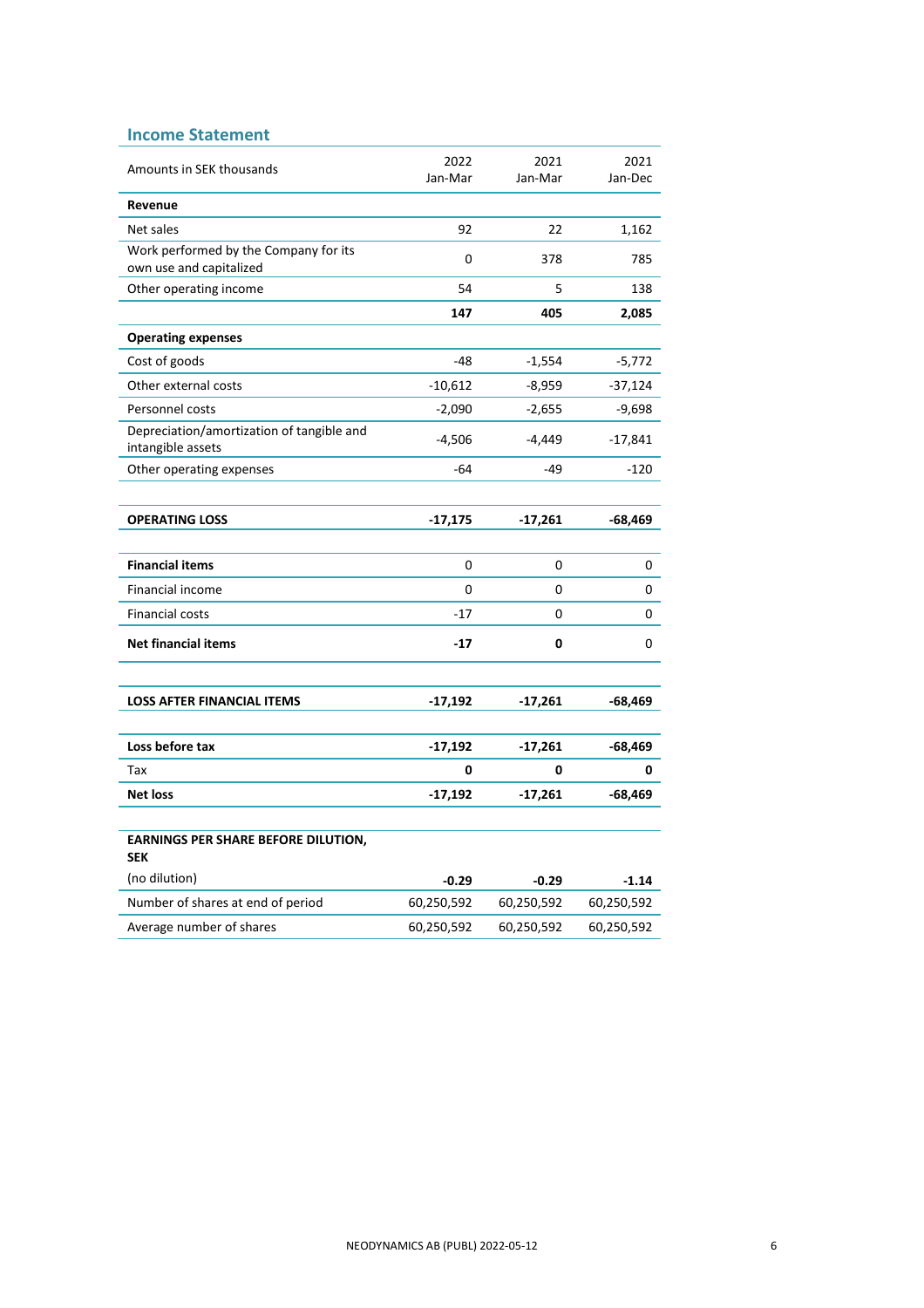**Balance sheet**

| Amounts in SEK thousands            | 31 Mar 2022     | 31 Mar 2021      | 31 Dec 2021       |  |
|-------------------------------------|-----------------|------------------|-------------------|--|
| <b>ASSETS</b>                       |                 |                  |                   |  |
| <b>Fixed Assets</b>                 |                 |                  |                   |  |
| Intangible assets                   | 66,651          | 83,629           | 70,997            |  |
| Tangible assets                     | 1,576           | 1,269            | 1,494             |  |
| <b>Financial assets</b>             | 370             | 123              | 370               |  |
|                                     | 68,597          | 85,020           | 72,861            |  |
|                                     |                 |                  |                   |  |
| <b>Current Assets</b>               |                 |                  |                   |  |
| Inventories                         | 3,449           | 3,460            | 2,545             |  |
| Accounts receivables                | 737             | 0                | 1,020             |  |
| Receivables from group companies    | 1,819           | 0                | 0                 |  |
| Current tax assets                  | 0               | 0                | 159               |  |
| Other receivables                   | 5,587           | 5,533            | 6,031             |  |
| Prepaid expenses and accrued income | 764             | 594              | 714               |  |
| Cash and cash equivalents           | 8,301           | 62,278           | 24,710            |  |
|                                     | 20,657          | 71,866           | 35,179            |  |
| <b>TOTAL ASSETS</b>                 | 89,253          | 156,886          | 108,040           |  |
|                                     |                 |                  |                   |  |
| <b>EQUITY AND LIABILITIES</b>       |                 |                  |                   |  |
| <b>Restricted Equity</b>            |                 |                  |                   |  |
| Share capital                       | 6,025           | 6,025            | 6,025             |  |
| Fund for development expenditure    | 61,532          | 78,496           | 65,875            |  |
|                                     | 67,557          | 84,521           | 71,900            |  |
| <b>Non-restricted Equity</b>        |                 |                  |                   |  |
| Share premium reserve               | 248,088         | 247,971          | 248,179           |  |
| <b>Retained earnings</b>            | $-218,184$      | $-167,146$       | $-154,057$        |  |
| Profit/loss for the year            | $-17,192$       | $-17,261$        | $-68,469$         |  |
|                                     | 12,712          | 63,564           | 25,653            |  |
| <b>TOTAL EQUITY</b>                 | 80,269          | 148,085          | 97,553            |  |
|                                     |                 |                  |                   |  |
| <b>Provisions</b>                   |                 |                  |                   |  |
| Provisions for guarantee            | 240             | 0                | 240               |  |
|                                     |                 |                  |                   |  |
| Long-term liabilities               |                 |                  |                   |  |
| Other long-term liabilities         | 665             | 327              | 327               |  |
|                                     |                 |                  |                   |  |
| <b>Current liabilities</b>          |                 |                  |                   |  |
| Accounts payable                    | 3,230           | 4,072            | 4,789             |  |
| Current tax liability               | 0               | 109              | 0                 |  |
| Income tax payable                  | 103             | 646<br>3,647     | 353               |  |
| Accrued expenses                    | 4,746           |                  | 4,778             |  |
| <b>TOTAL LIABILITIES</b>            |                 |                  |                   |  |
| TOTAL EQUTY AND LIABILITIES         | 8,984<br>89,253 | 8,801<br>156,886 | 10,487<br>108,040 |  |
|                                     |                 |                  |                   |  |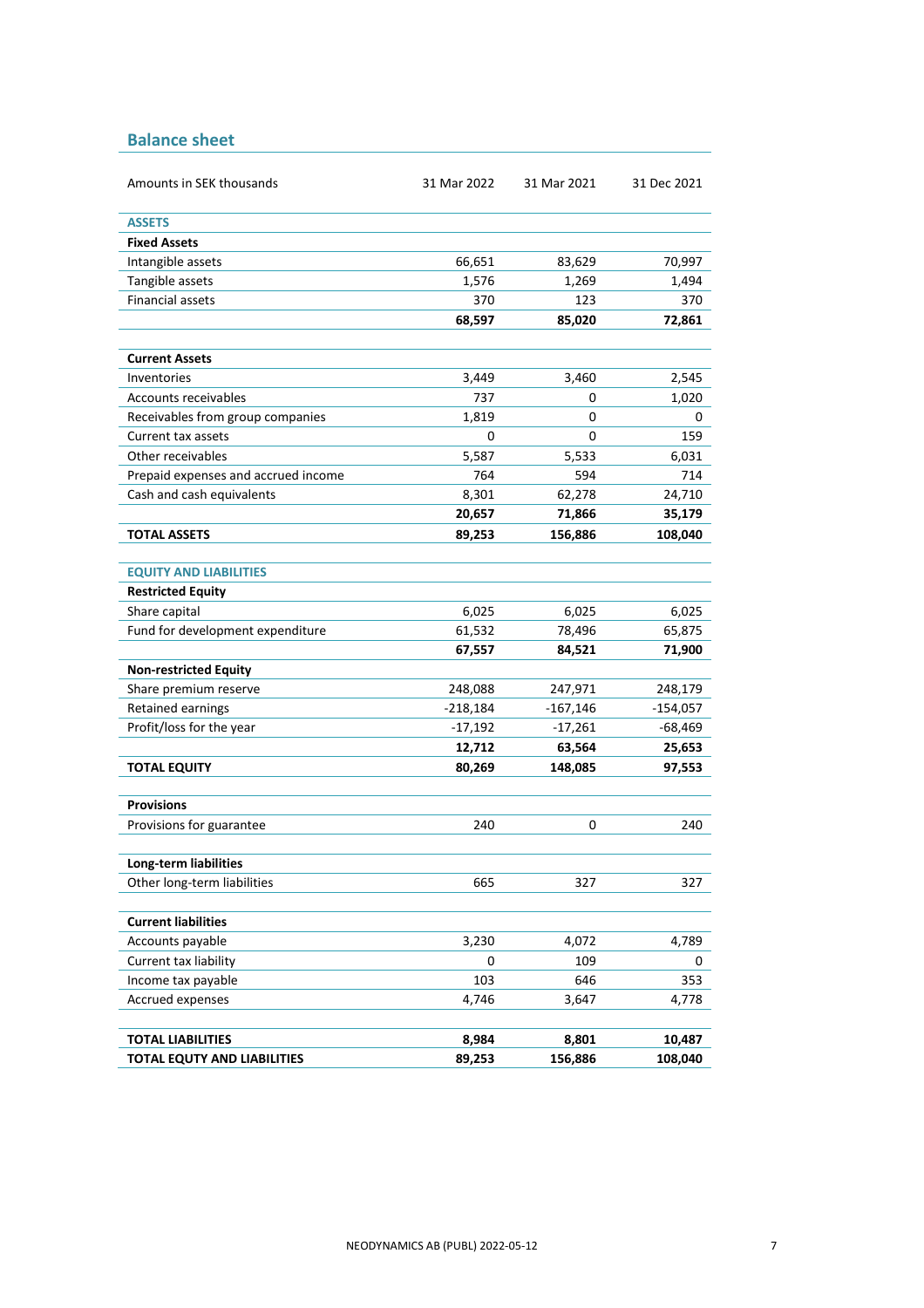## **Cash Flow Statement**

|                                                                       | 2022        | 2021        | 2021        |
|-----------------------------------------------------------------------|-------------|-------------|-------------|
| Amounts in SEK thousands                                              | Jan-<br>Mar | Jan-<br>Mar | Jan-<br>Dec |
|                                                                       |             |             |             |
| <b>Operating activities</b>                                           |             |             |             |
| Loss after financial items                                            | $-17,192$   | $-17,261$   | $-68,469$   |
| Adjustments for items not included in cash flow                       | 4,415       | 4,241       | 17,342      |
| Cash flow from Operating Activities before changes in working capital | -12,777     | $-13,020$   | -51,127     |
| Cash from changes in working capital                                  |             |             |             |
| Increase $(-)$ / decrease $(+)$ in inventories                        | $-904$      | $-1,651$    | $-736$      |
| Increase (-) / decrease (+) in receivables                            | $-1,142$    | 957         | $-884$      |
| Increase (+) / decrease (-) in operating liabilities                  | $-1,573$    | 3,203       | 5,162       |
| <b>Cash Flow from Operating Activities</b>                            | $-16,395$   | $-10,510$   | -47,585     |
|                                                                       |             |             |             |
| <b>Investing activities</b>                                           |             |             |             |
| Acquisition of intangible assets                                      | 0           | $-378$      | $-785$      |
| Acquisition of tangible assets                                        | $-242$      | $-73$       | -651        |
| Acquisition of financial assets                                       | 0           | $-10$       | -258        |
| <b>Cash Flow from Investing Activities</b>                            | $-242$      | $-461$      | $-1,694$    |
| <b>Financing activities</b>                                           |             |             |             |
| Rights issue                                                          | $\Omega$    | 0           | 0           |
| Issuance of share options                                             | 228         | 0           | 0           |
|                                                                       |             |             |             |
| <b>Cash Flow from Financing Activities</b>                            | 228         | 0           | 0           |
|                                                                       |             |             |             |
| Net change in cash and cash equivalents                               | $-16,409$   | $-10,972$   | -49,279     |
| Cash and cash equivalents, opening balance                            | 24,710      | 73,250      | 73,250      |
| Cash and cash equivalents, ending balance                             | 8,301       | 62,278      | 24,710      |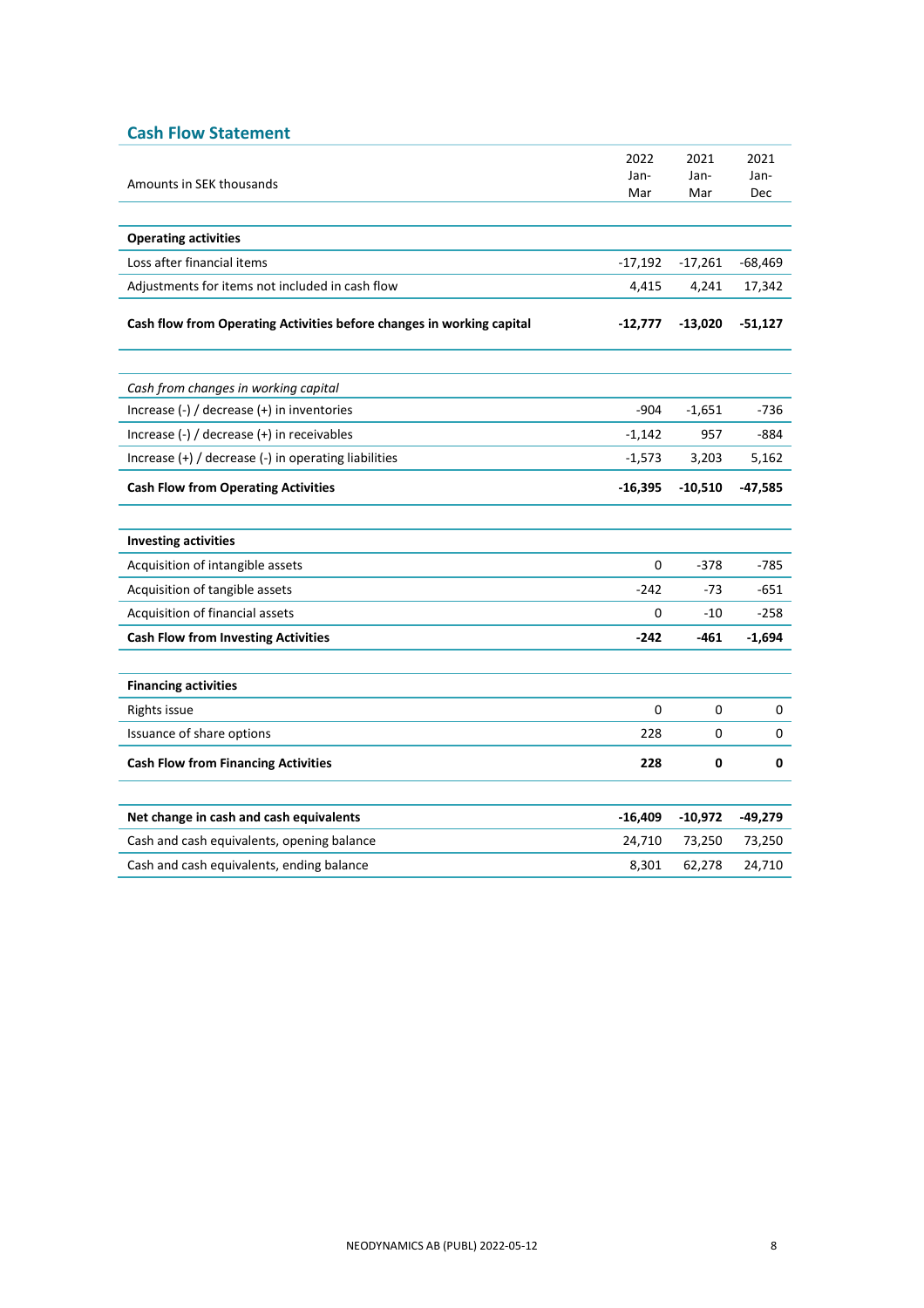# **Key Figures**

|                                        | Q2 2020  | Q3 2020  | Q4 2020   | Q1 2021   | Q <sub>2</sub> 2021 | Q3 2021   | Q4 2021   | Q1 2022   |
|----------------------------------------|----------|----------|-----------|-----------|---------------------|-----------|-----------|-----------|
| Net sales, SEK thousands               | 0        | 0        | 0         | 22        | 0                   | 300       | 839       | 92        |
| Operating loss, SEK<br>thousands       | $-5,541$ | $-6,731$ | $-11,022$ | $-17.261$ | $-18,263$           | $-13.066$ | $-19,134$ | $-17,175$ |
| Operating margin %                     | neg      | neg      | neg       | neg       | neg                 | neg       | neg       | neg       |
| Balance sheet total, SEK<br>thousands  | 95.321   | 95.981   | 171,292   | 156.886   | 136,981             | 122,242   | 107.881   | 89,253    |
| Equity ratio %                         | 94%      | 94%      | 97%       | 94%       | 95%                 | 95%       | 90%       | 90%       |
| Cash, SEK thousands                    | 7,177    | 3,486    | 73.250    | 62,278    | 48,339              | 37.352    | 24,710    | 8,301     |
| Earnings/loss per share,<br><b>SEK</b> | $-0.18$  | $-0.19$  | $-0.28$   | $-0.29$   | $-0.30$             | $-0.22$   | $-0.32$   | $-0.29$   |
| Equity per share, SEK                  | 2.68     | 2.52     | 2.75      | 2.46      | 2.15                | 1.93      | 1.62      | 1.33      |

## **Definitions**

| Equity per share        | Equity at the end of the reporting period / average number of shares |
|-------------------------|----------------------------------------------------------------------|
| Earnings/Loss per share | Earnings/loss for the period / average number of shares              |
| <b>Operating margin</b> | Operating profit / net sales                                         |
| Equity / assets ratio   | Total equity / total assets                                          |

## **Warrant program – 2020/2023 and 2022/2025**

The company has implemented two incentive programs aimed at senior executives in the company. In 2020, 1,021,900 warrants were issued with the right for holders to for each option subscribe for one (1) share with a subscription price of SEK 4.71 during the period August 1, 2023 – September 30, 2023.

In 2022, 2,640,000 warrants were issued with the right for holders to for each option subscribe for one (1) share with a subscription price of SEK 1.74 during the period February 17, 2025 – May 17, 2025.

The Board's ambition is to propose the issuance of warrants or equivalent up to a maximum total dilution of 5%.

There are no dilution effects during the period. The warrant terms are available on the company's website.